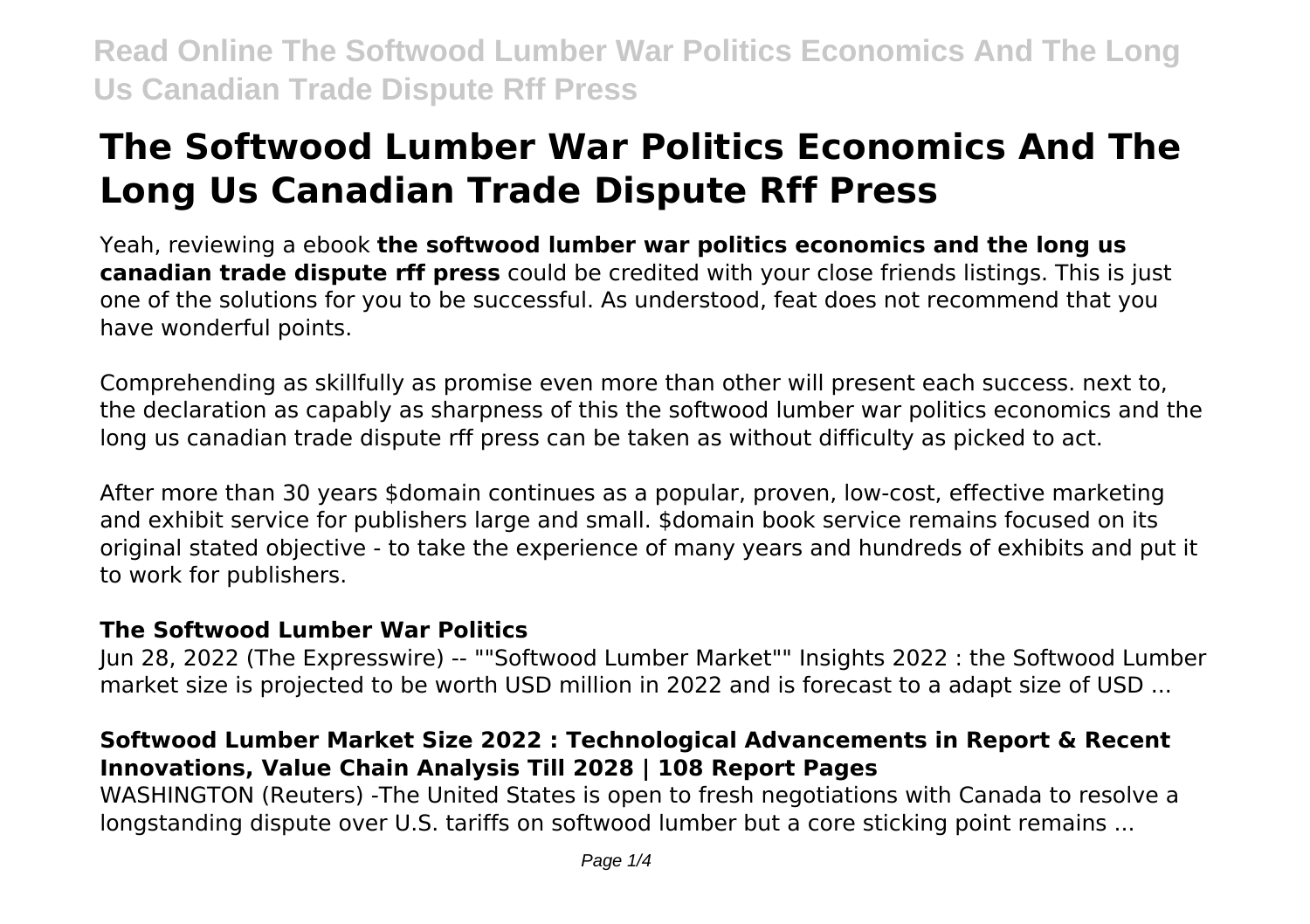#### **U.S. open to new lumber talks with Canada, USTR Tai says**

ZGF Architects and LEVER Architecture are among the winning firms in the national timber design competition by the USDA and SLB.

#### **Six winning projects announced for USDA and Softwood Lumber Board's net-zero timber design competition**

OREGON CITY, Ore., June 23, 2022 (GLOBE NEWSWIRE) -- Six winners of the Softwood Lumber Board (SLB) and USDA Forest Service (USDA) \$2,000,000 2022 Mass Timber Competition: Building to Net-Zero Carbon ...

#### **Six Winners Announced for \$2M Mass Timber Competition: Building to Net-Zero Carbon**

Government policies that economists label as protectionist have gained political support – beginning, notably, with then-US President Donald Trump's trade war in 2018. The impression is that trade ...

#### **Will Global Trade Weaken Or Strengthen Countries?**

WASHINGTON (Reuters) -The United States is open to fresh negotiations with Canada to resolve a longstanding dispute over U.S. tariffs on softwood lumber but a... WASHINGTON (Reuters) -U.S ...

#### **Dollar eases as growth fears push yields lower**

Fully considering the economic change by this health crisis, by Type, Softwood Lumber accounting for % of the Lumber global market in 2021, is projected to value US\$ million by 2028, growing at a ...

#### **Lumber Market 2022 to Showing Impressive Growth...**

Page 2/4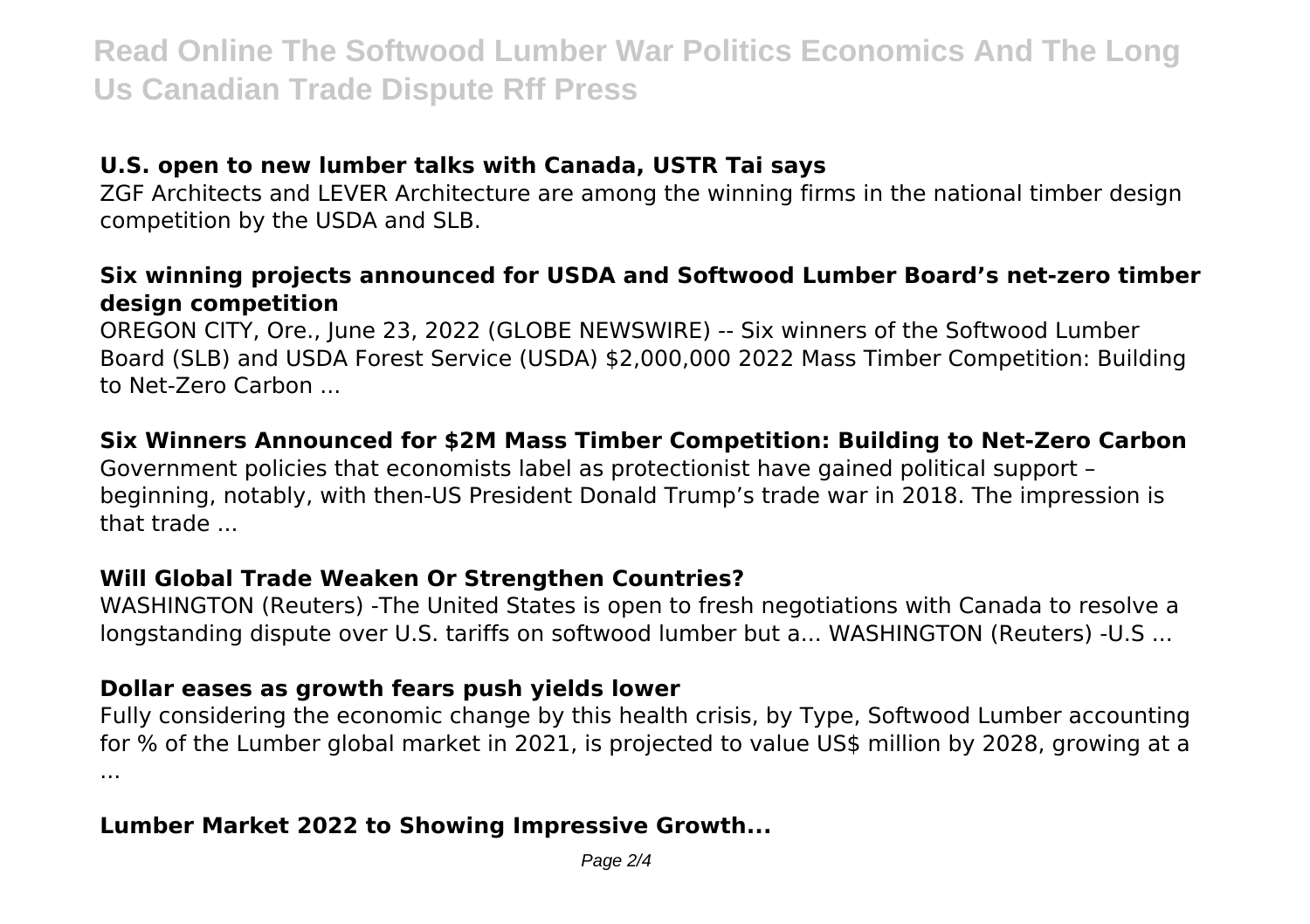Government policies that economists label as protectionist have gained political support – beginning ... Tariffs on US imports of softwood lumber from Canada have exacerbated the rising cost ...

#### **Does international trade weaken countries' resilience?**

FILE PHOTO: Trevor Milton, (C) founder and former-CEO of Nikola Corp., exits the Manhattan Federal Courthouse following an appearance in New York City, U.S., July 29, 2021. REUTERS/Eduardo Munoz ...

### **Nikola founder Trevor Milton faces new fraud charge**

He blamed the growing migratory pressure on the economic fallout from the COVID-19 pandemic, made worse by the war in Ukraine ... including irritants like softwood lumber. But they also talked ...

### **Canada to welcome 4,000 additional migrants from Latin America and Caribbean by 2028, U.S. says**

WASHINGTON (Reuters) -The United States is open to fresh negotiations with Canada to resolve a longstanding dispute over U.S. tariffs on softwood lumber but a core sticking point remains, U.S. Trade ...

## **U.S. open to new lumber talks with Canada, USTR Tai says**

OREGON CITY, Ore., June 23, 2022 (GLOBE NEWSWIRE) -- Six winners of the Softwood Lumber Board (SLB) and USDA Forest Service (USDA) \$2,000,000 2022 Mass Timber Competition: Building to Net-Zero ...